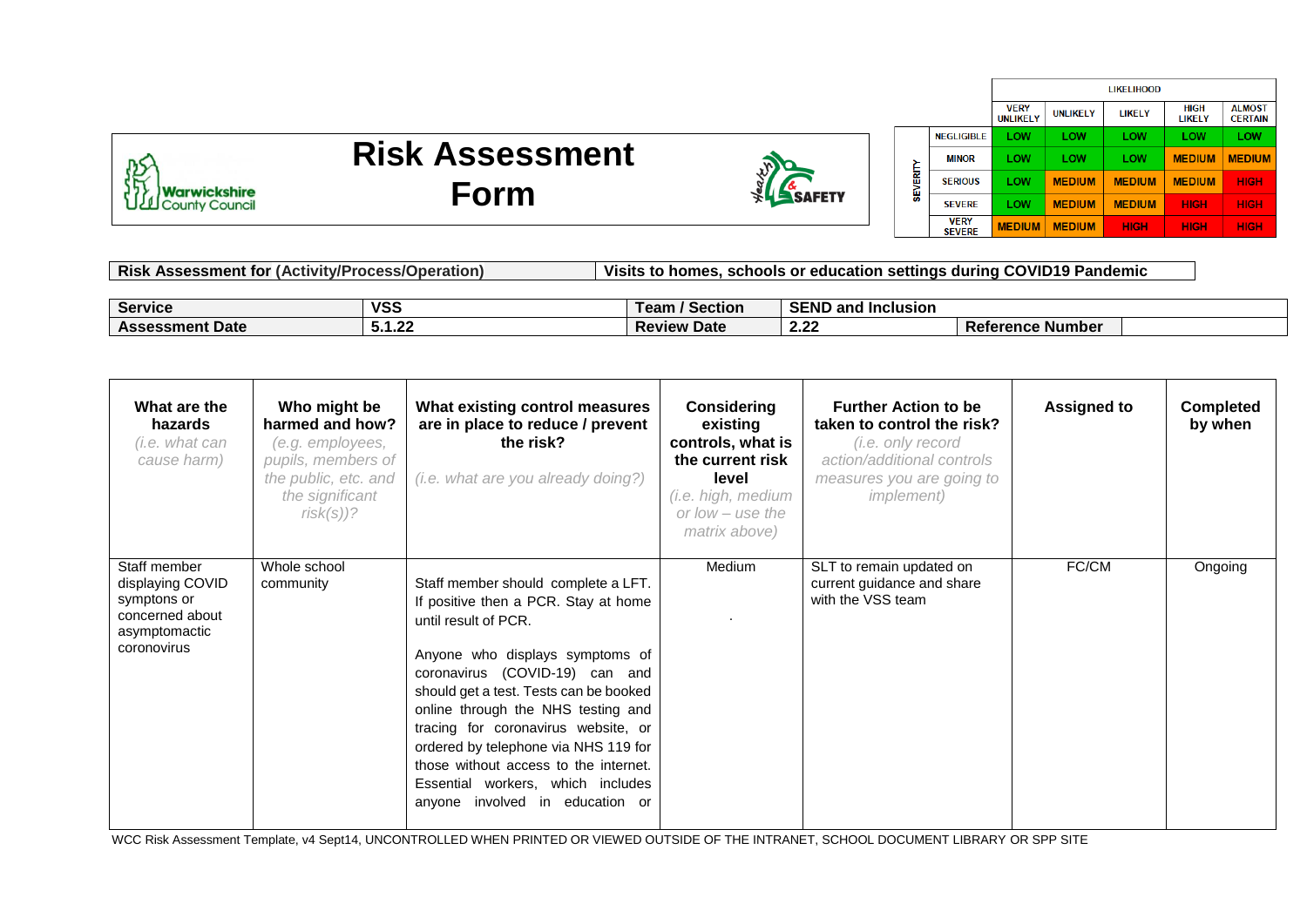|                              |                                                                                     | childcare, have priority access to<br>testing.<br>All staff currently lateral flow testing<br>twice weekly.<br>Outcome of positive test result should<br>be shared with relevant setting if staff<br>member has been onsite.                                                                                                                                                                       |        |                                                                                                                                                                                                                                                                                                                                                                    |                                 |         |
|------------------------------|-------------------------------------------------------------------------------------|----------------------------------------------------------------------------------------------------------------------------------------------------------------------------------------------------------------------------------------------------------------------------------------------------------------------------------------------------------------------------------------------------|--------|--------------------------------------------------------------------------------------------------------------------------------------------------------------------------------------------------------------------------------------------------------------------------------------------------------------------------------------------------------------------|---------------------------------|---------|
| <b>Home Visits</b>           | VSS Staff/Pupils and<br>Families at risk of<br>contracting or<br>transmitting COVID | An appointment system has been set<br>at Exhall Grange School<br>up<br>Conference Suite to see children/<br>families there. This enables the safer<br>control of hygiene and social<br>distancing measures.<br>Where the family are unable to attend<br>clinic at Exhall Grange a home visit<br>check list has been shared with VSS<br>staff to reduce the risk of infection and<br>traansmittion. | Medium | Staff to follow the VSS<br>homevisit checklist.                                                                                                                                                                                                                                                                                                                    | <b>All Staff</b>                | Ongoing |
| Within school<br>environment | Student<br>Staff<br><b>Others</b>                                                   | Latest government guidance on<br>returning to school to be followed:<br>https://www.gov.uk/government/public<br>ations/actions-for-schools-during-the-<br>coronavirus-outbreak/guidance-for-<br>full-opening-schools. Updated Jan 22<br>Schools should have their own risk<br>assessments in place for allowing<br>students into school.<br>Two settings a day by VSS staff in<br>total.           | Medium | Staff will review the risk<br>assessment to ensure that the<br>identified risks are being<br>managed appropriately. If any<br>issues or concerns staff to<br>speak to FC/CM<br>To follow the VSS checklist.<br>Follow strict hand hygiene and<br>carry hand sanitiser, using this<br>regularly to reduce the risk of<br>contracting and/or spreading<br>the virus. | School/Setting staff<br>Manager | Ongoing |

WCC Risk Assessment Template, v4 Sept14, UNCONTROLLED WHEN PRINTED OR VIEWED OUTSIDE OF THE INTRANET, SCHOOL DOCUMENT LIBRARY OR SPP SITE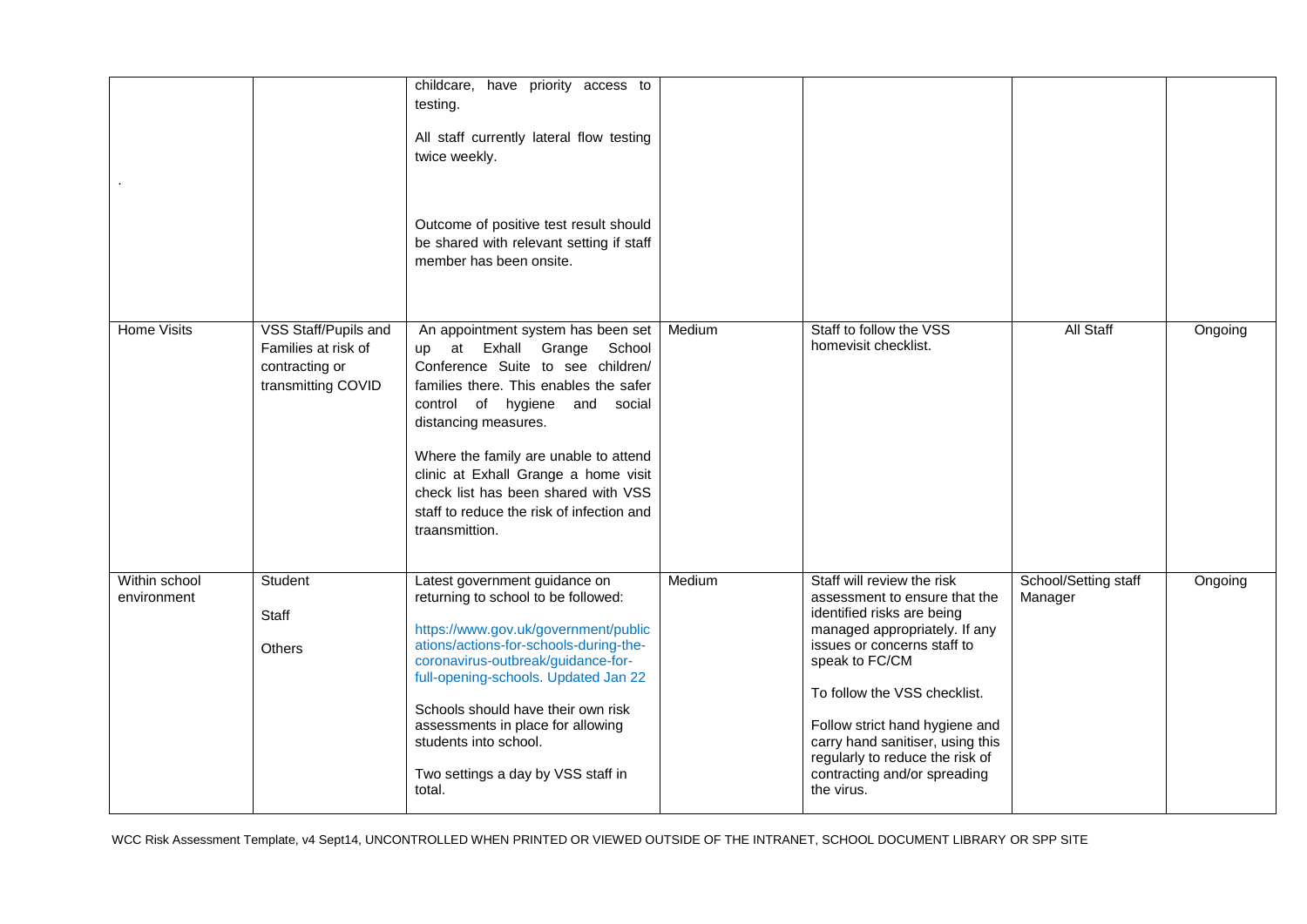|                                                     |                                                                          | VSS Staff must have spoken to<br>school relevant staff about what is<br>required for a visit. ie-separate<br>room/well ventilated<br>Through conversation with<br>School/setting staff, the Staff will be<br>confident in relevant processes and<br>processes such as which bathroom is<br>available to use and the fire<br>evacuation protocol.<br>If social distancing is unavoidable it<br>should be for as little time as possible,<br>side by side and with face coverings.<br>Washing /sanitising hands prior and<br>after working with a pupil<br>Mobility staff to conduct work outside<br>as much as possible. Use verbal<br>commentary and linking canes in<br>order to increase social distance. |        | Weekly diary sheets monitored<br>by FC<br>Staff to be aware of the latest<br>DfE advice on the wearing of<br>face covering in settings and<br>follow particularly where social<br>distancing is difficult:<br>Face coverings should be<br>worn inside school in public<br>areas such as corridors etc<br>https://www.gov.uk/government/pu<br>blications/face-coverings-in-<br>education/face-coverings-in-<br>education |                        |         |
|-----------------------------------------------------|--------------------------------------------------------------------------|-------------------------------------------------------------------------------------------------------------------------------------------------------------------------------------------------------------------------------------------------------------------------------------------------------------------------------------------------------------------------------------------------------------------------------------------------------------------------------------------------------------------------------------------------------------------------------------------------------------------------------------------------------------------------------------------------------------|--------|-------------------------------------------------------------------------------------------------------------------------------------------------------------------------------------------------------------------------------------------------------------------------------------------------------------------------------------------------------------------------------------------------------------------------|------------------------|---------|
| <b>Handling Equipment</b>                           | Risk of<br>transmissionCOVID19<br>from handling and<br>sharing equipment | Students should use their own<br>equipment wherever possible.<br>Students and staff not to share<br>equipment / braillers/computers,<br>/canes/pens, pencils etc.<br>Limit amount of equipment used by<br>students                                                                                                                                                                                                                                                                                                                                                                                                                                                                                          | Medium | Frequently clean and disinfect<br>objects and surfaces that are<br>touched regularly using<br>appropriate cleaning products<br>and methods.<br>Equipment wiped down before<br>and after use                                                                                                                                                                                                                             | All staff              | Ongoing |
| Student becoming<br>unwell whilst on<br>school site | Student<br><b>Staff</b>                                                  | We have a duty of care to ensure the<br>student is safe and well under our<br>responsibility.<br>Ensure school protocols are known<br>and followed, in accordance with<br>latest government quidance.                                                                                                                                                                                                                                                                                                                                                                                                                                                                                                       | Medium | Should an episode of illness<br>take place, the support must<br>be reviewed. If this is<br>COVID19 related, the<br>necessary steps must be<br>taken in accordance with<br>government guidance.                                                                                                                                                                                                                          | <b>Allocated Staff</b> | Ongoing |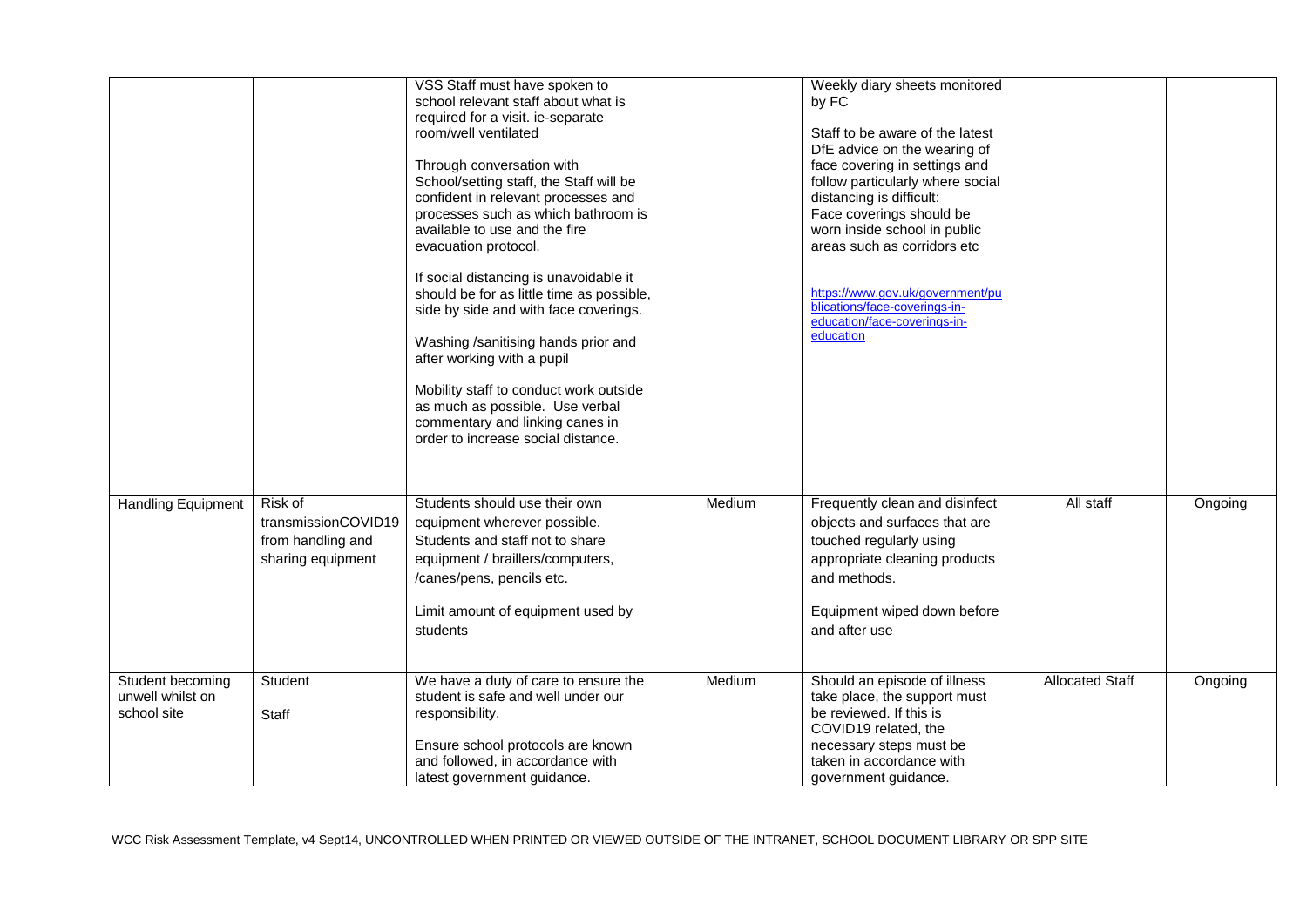| Staff risk levels -<br>some staff may be | Staff | Current government guidance on<br>those who are extremely vulnerable                                                                                                                                                                                                                                                                                                                                                                                                                                                                                                                                                       | Medium | Staff should seek further<br>advice from their doctor or                                                   | Staff | Ongoing |
|------------------------------------------|-------|----------------------------------------------------------------------------------------------------------------------------------------------------------------------------------------------------------------------------------------------------------------------------------------------------------------------------------------------------------------------------------------------------------------------------------------------------------------------------------------------------------------------------------------------------------------------------------------------------------------------------|--------|------------------------------------------------------------------------------------------------------------|-------|---------|
| at greater risk.                         |       | from COVID19, was updated in Jan<br>22 and can be found here:                                                                                                                                                                                                                                                                                                                                                                                                                                                                                                                                                              |        | consultant.                                                                                                |       |         |
|                                          |       | https://www.gov.uk/government/public<br>ations/guidance-on-shielding-and-<br>protecting-extremely-vulnerable-<br>persons-from-covid-19/guidance-on-<br>shielding-and-protecting-extremely-<br>vulnerable-persons-from-covid-19<br>If a member of staff fits one of these<br>criteria, staff will need to determine<br>the level of risk posed to themselves<br>in liason with F.C/K.B<br>CEV (Clinically extremely vulnerable)<br>staff are currently shielding .Other<br>staff with other under lying health<br>conditions and or pregnant have all<br>been offered an individual<br>Occupational Health risk assessment. |        | Staff have a responsibility to<br>be aware of any updated<br>guidance and advice about<br>their condition. |       |         |
|                                          |       | Exhall Grange are subscribed to<br>WCC staff wellbeing service. If<br>support is required liase with FC/KB<br>Follow general guidance on keeping<br>safe during the COVID19 pandemic                                                                                                                                                                                                                                                                                                                                                                                                                                       |        |                                                                                                            |       |         |
|                                          |       |                                                                                                                                                                                                                                                                                                                                                                                                                                                                                                                                                                                                                            |        |                                                                                                            |       |         |

| Name of Assessor | Commander<br>⊦ave | <b>Signature</b> | Fave<br>Commander |
|------------------|-------------------|------------------|-------------------|
|                  |                   |                  |                   |

| . .<br>.<br>Name of Manager<br>' responsible for l<br><b>activity</b> | <b>Christine</b><br>Marshall | ıanature |  |
|-----------------------------------------------------------------------|------------------------------|----------|--|
| process                                                               |                              |          |  |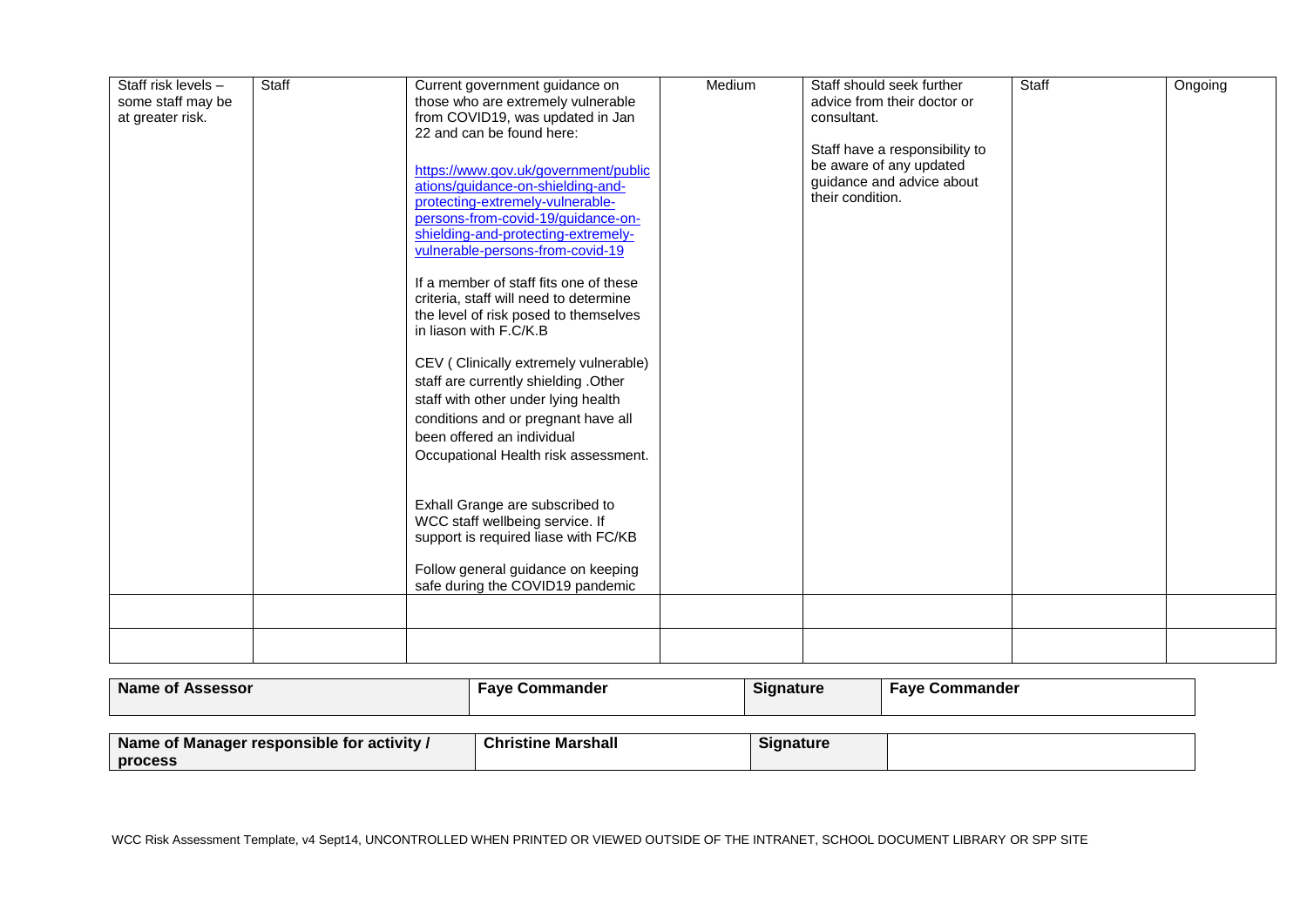## **Risk Assessment Review Log**

Only use this log to confirm that there have been no changes to the current assessment; otherwise an updated risk assessment must be done

| <b>Initial Review Date</b>                 |       |  |
|--------------------------------------------|-------|--|
| `'qnature<br>Assessor's                    | Date: |  |
| $\sim$<br>Signature of Responsible Manager | Date: |  |

| Next<br><b>Review Date</b>                    | initial review<br>I2 months from |       |  |
|-----------------------------------------------|----------------------------------|-------|--|
| $\sim$<br>Signature<br>Assessor's             |                                  | Date: |  |
| Signature<br>. Responsible Manager<br>^+<br>ິ |                                  | Date: |  |

| Initial Review Date                                       | 24 months from initial review |       |  |
|-----------------------------------------------------------|-------------------------------|-------|--|
| $\sim$<br>Signature<br>Assessor's                         |                               | Date: |  |
| $\sim$<br>Responsible Manager<br>Signature of<br>$\sim$ + |                               | Date: |  |

| <b>Initial Review Date</b>                        | $\sim$<br>review<br>36 months from<br>initial |       |  |
|---------------------------------------------------|-----------------------------------------------|-------|--|
| ; Signature<br>Assessor s                         |                                               | Date: |  |
| $\sim$<br>: Responsible Manager<br>Signature of ! |                                               | Date: |  |

| Initial<br>Review<br>Date                     | <b>review</b><br>initial<br>; trom<br>months ا<br>- 40 |       |  |
|-----------------------------------------------|--------------------------------------------------------|-------|--|
| Signature<br>Assessor's                       |                                                        | Date: |  |
| $\sim$<br>Responsible Manager<br>Signature of |                                                        | Date: |  |

WCC Risk Assessment Template, v4 Sept14, UNCONTROLLED WHEN PRINTED OR VIEWED OUTSIDE OF THE INTRANET, SCHOOL DOCUMENT LIBRARY OR SPP SITE